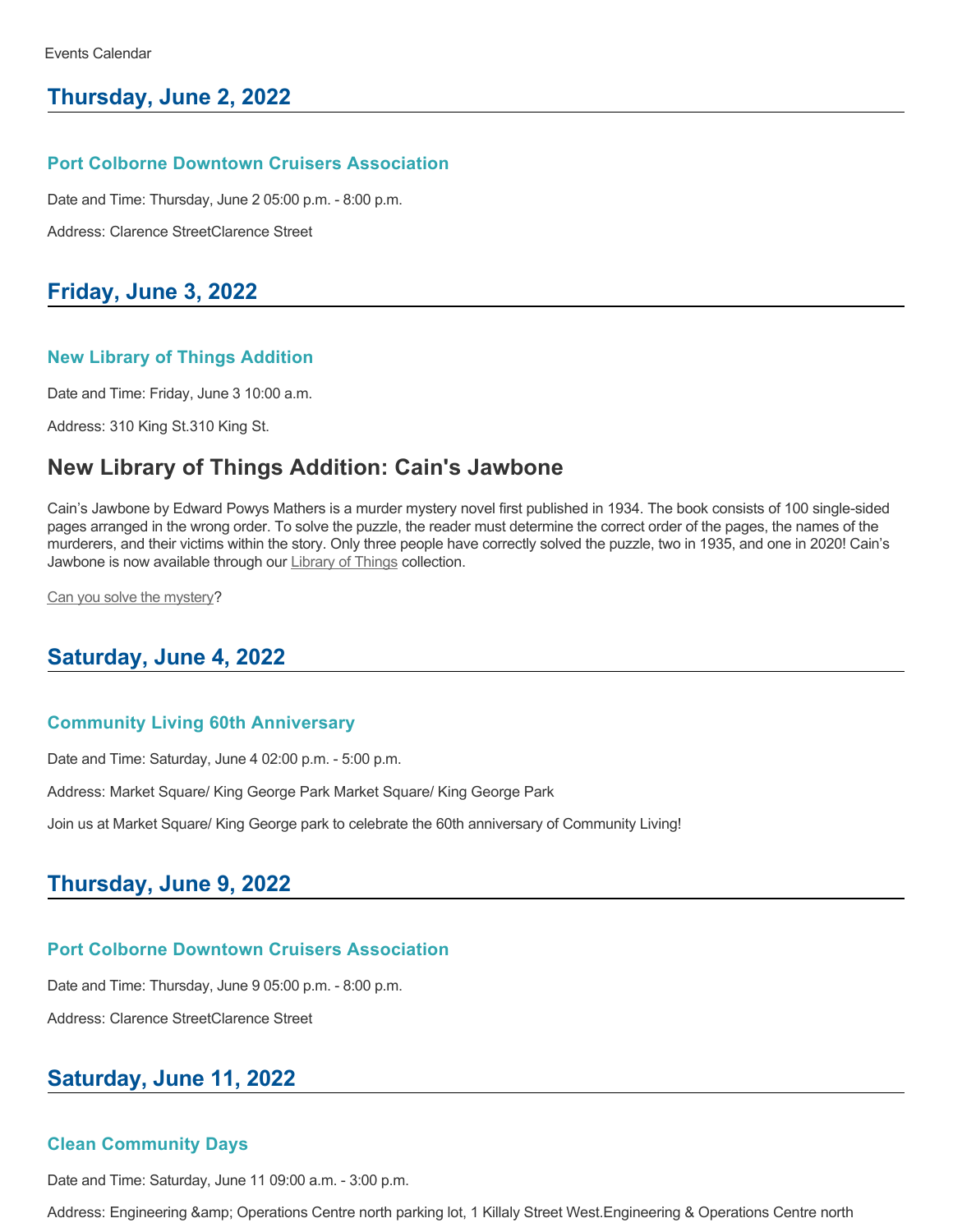parking lot, 1 Killaly Street West.

Port Colborne's Community Safety & Enforcement Department are hosting Clean Community Days on May 14 and June 11, where the community can dispose of refuse and debris from their property, for FREE!

PORTicipating in an upcoming clean community day can be done in three steps:

**Step 1:** Pick up the refuse, garbage, and debris around your property.

**Step 2:** Load it into a wheelbarrow, trunk, or trailer.

**Step 3:** Dispose of it at one of the Clean Community Days.

**Items allowed** include broken furniture, mattresses, water damaged books and magazines, broken toys, broken lawn ornaments, broken plastic pails and containers, cushions and old lawn chairs, even the kitchen sink!

**Items not allowed** include regular household garbage, yard waste, recycling, and organics, propane tanks, ammunition, leftover paint, paint cans, paint thinners, stains or varnish, household cleaning products, batteries and electronics, pesticides and fertilizers, freon refrigerators and freezers, and textiles.

To learn more about the clean community project, including more details about the upcoming clean community days, visit our website at [www.portcolborne.ca/cleancommunityproject.](http://www.portcolborne.ca/cleancommunityproject)

# **Sunday, June 12, 2022**

## **Mountainview LemonAID Day**

Date and Time: Sunday, June 12 12:00 p.m. - 6:00 p.m.

Address: H.H Knoll Lakeview ParkH.H Knoll Lakeview Park

On Sunday June 12, Mountainview LemonAID Day will take place across Niagara, with a goal of creating summer smiles by sending children to camp this summer. The goal is to have 100 LemonAID teams set up stands across Niagara, in every municipality. All proceeds from donations will go directly towards FACS Niagara to send kids to summer camp.

#### **Port Colborne Fire & Emergency Services Volunteer Firefighter Recruits will be setting up a LemonAID stand on June 12, 2022, at H.H. Knoll Lakeview Park from 12 to 6 p.m.**

To supPORT Port Colborne Fire & Emergency Services Volunteer Firefighter Recruits, visit their [fundraising page](https://www.canadahelps.org/en/charities/niagara-foundation-for-family-and-childrens-services/p2p/MountainviewLemonAIDDay/team/port-colborne-fire-emergency-services/captain/port-colborne-fire-emergency-services/).

Registration for Mountainview LemonAID Day is now open. Teams will be provided with the essential supplies needed to run the stand, including lemonade concentrate, pitchers, cups, directional signs, instructions, t-shirts and hats, and a re-usable stand to be assembled on a four to six foot table. Kids are encouraged to team up with their friends and family and register for their own LemonAID stand or join an existing team. To learn more about Mountainview LemonAID Day, and to register or join a team, visit the [FACS Niagara Foundation website](https://facsniagarafoundation.org/mountainviewlemonaidday/) – [facsniagarafoundation.org/mountainviewlemonaidday/](https://facsniagarafoundation.org/mountainviewlemonaidday/)

For any questions regarding the event, please contact FACS Niagara Foundation by email at foundation@facsniagara.on.ca or by phone at 905-937-7731.

## **Mountainview LemonAID Day**

Date and Time: Sunday, June 12 12:00 p.m. - 6:00 p.m.

Address: H.H Knoll Lakeview ParkH.H Knoll Lakeview Park

On Sunday June 12, Mountainview LemonAID Day will take place across Niagara, with a goal of creating summer smiles by sending children to camp this summer. The goal is to have 100 LemonAID teams set up stands across Niagara, in every municipality. All proceeds from donations will go directly towards FACS Niagara to send kids to summer camp.

#### **Port Colborne Fire & Emergency Services Volunteer Firefighter Recruits will be setting up a LemonAID stand on June 12, 2022, at H.H. Knoll Lakeview Park from 12 to 6 p.m.**

To supPORT Port Colborne Fire & Emergency Services Volunteer Firefighter Recruits, visit their [fundraising page](https://www.canadahelps.org/en/charities/niagara-foundation-for-family-and-childrens-services/p2p/MountainviewLemonAIDDay/team/port-colborne-fire-emergency-services/captain/port-colborne-fire-emergency-services/).

Registration for Mountainview LemonAID Day is now open. Teams will be provided with the essential supplies needed to run the stand, including lemonade concentrate, pitchers, cups, directional signs, instructions, t-shirts and hats, and a re-usable stand to be assembled on a four to six foot table. Kids are encouraged to team up with their friends and family and register for their own LemonAID stand or join an existing team. To learn more about Mountainview LemonAID Day, and to register or join a team, visit the [FACS Niagara Foundation website](https://facsniagarafoundation.org/mountainviewlemonaidday/) – [facsniagarafoundation.org/mountainviewlemonaidday/](https://facsniagarafoundation.org/mountainviewlemonaidday/)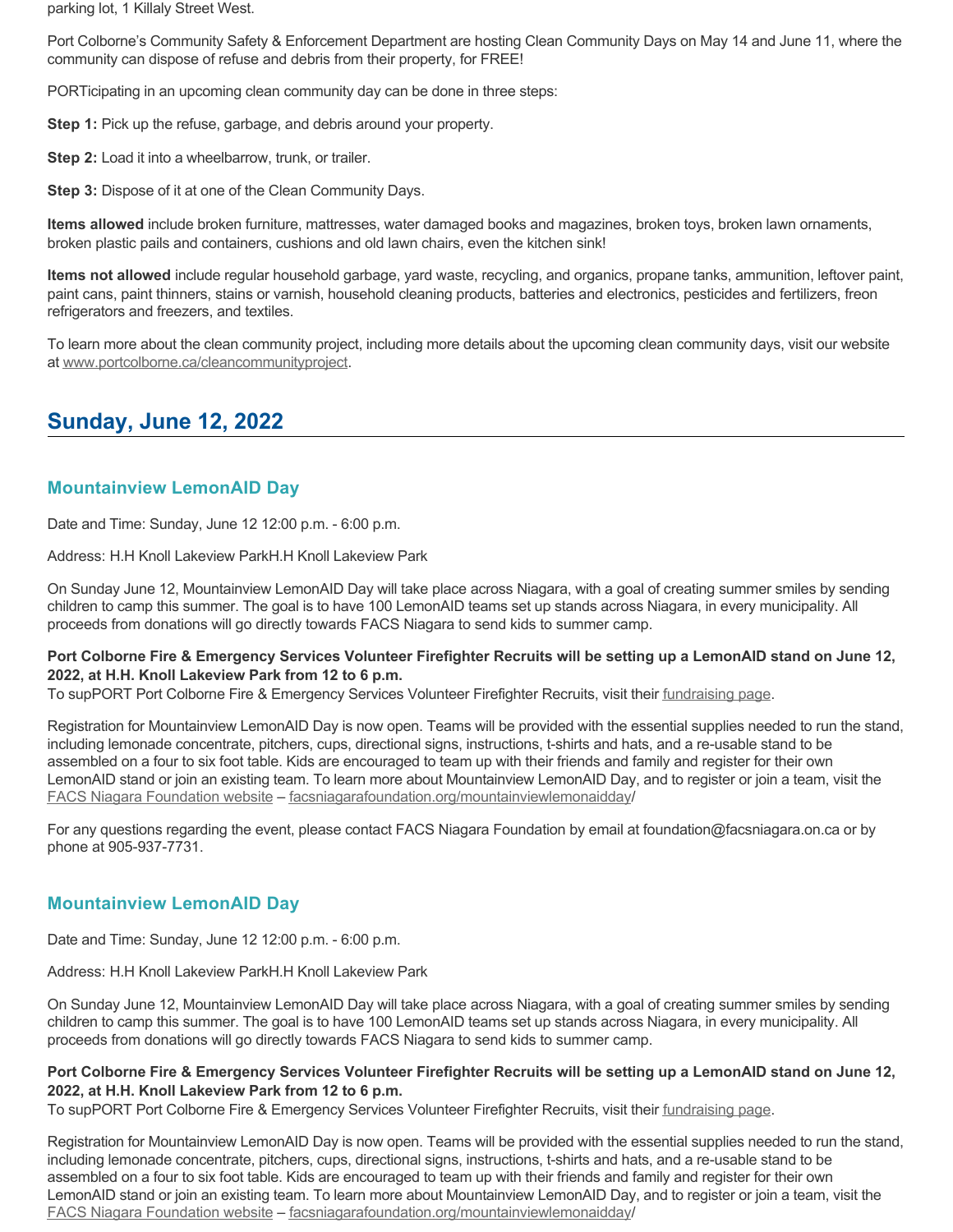For any questions regarding the event, please contact FACS Niagara Foundation by email at foundation@facsniagara.on.ca or by phone at 905-937-7731.

## **Thursday, June 16, 2022**

#### **Port Colborne Downtown Cruisers Association**

Date and Time: Thursday, June 16 05:00 p.m. - 8:00 p.m.

Address: Clarence StreetClarence Street

## **Saturday, June 18, 2022**

### **La Maison de la Culture Francophone du Niagara is hosting a youth arts networking event at Roselawn**

Date and Time: Saturday, June 18 12:00 a.m. - 11:55 p.m.

Address: Roselawn CentreRoselawn Centre

Roselawn Centre will be partnering with La Maison de la Culture Francophone du Niagara (mcfniagara.com) with an initiative on June 18 to host a space for Kakekalanicks Indigenous Agency, Francophone SOFIFRAN, Carousel Players Theatre, and SPARC. This day will provide networking for youth arts quality enriching activities. Times are to be announced

# **Sunday, June 19, 2022**

#### **Port Colborne District Conservation Club Kids Fishing Derby**

Date and Time: Sunday, June 19 08:00 a.m. - 10:30 a.m.

Address: H.H. Knoll Lakeview Park H.H. Knoll Lakeview Park

Free registration starts at 8 a.m. with fishing until 10:30 a.m. followed by awards.

# **Monday, June 20, 2022**

#### **Take & Make Kits: Itsy-Bitsy Spider**

Date and Time: Monday, June 20 10:00 a.m.

Address: 310 King St.310 King St.

Available Monday June 20, 2022, while supplies last. FREE. All ages.

Itsy-Bitsy Spider is ready to climb come rain or shine! Build Itsy's drainpipe, decorate it, and sing to help Itsy climb!

#### **Take & Make Kits: Itsy-Bitsy Spider**

Date and Time: Monday, June 20 10:00 a.m.

Address: 310 King St.310 King St.

Available Monday June 20, 2022, while supplies last. FREE. All ages.

Itsy-Bitsy Spider is ready to climb come rain or shine! Build Itsy's drainpipe, decorate it, and sing to help Itsy climb!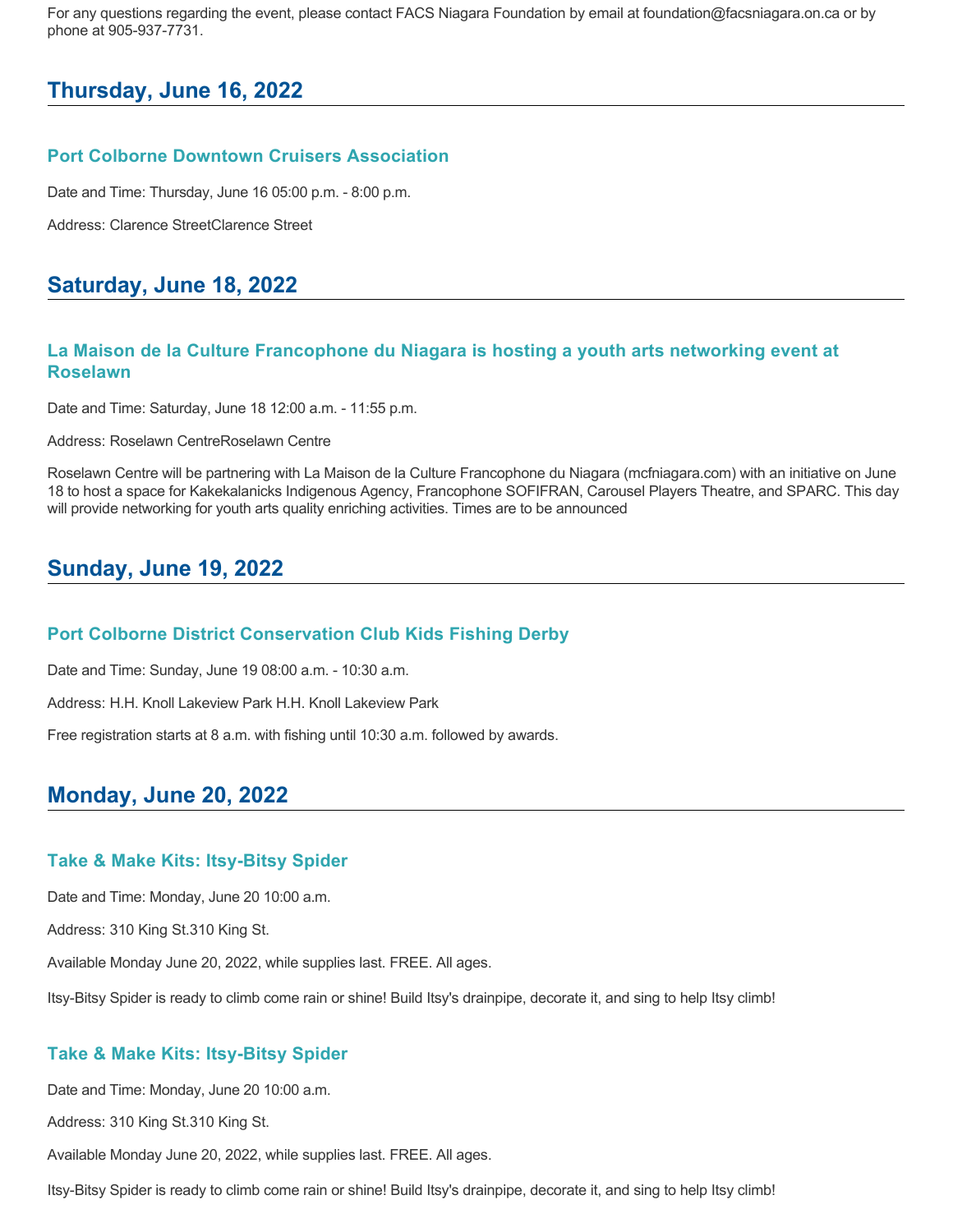### **Port Colborne Downtown Cruisers Association**

Date and Time: Thursday, June 23 05:00 p.m. - 8:00 p.m.

Address: Clarence StreetClarence Street

# **Friday, June 24, 2022**

## **Budweiser CanAm Walleye Challenge**

Date and Time: Friday, June 24 12:00 a.m. - 11:55 p.m.

Address: Sugarloaf Marina Sugarloaf Marina

After a two year hiatus, the Budweiser CanAm Walleye Challenge will take place once again out of Sugarloaf Marina! Big Fish Friday on June 24, with the main event on Saturday, June 25.

# **Saturday, June 25, 2022**

### **Budweiser CanAm Walleye Challenge**

Date and Time: Saturday, June 25 12:00 a.m. - 11:55 p.m.

Address: Sugarloaf Marina Sugarloaf Marina

After a two year hiatus, the Budweiser CanAm Walleye Challenge will take place once again out of Sugarloaf Marina! Big Fish Friday on June 24, with the main event on Saturday, June 25.

### **Lens and Palette Exhibit**

Date and Time: Saturday, June 25 12:00 p.m. - 4:00 p.m.

Address: Museum/ Roselawn Museum/ Roselawn

On June 25, the Friends of Roselawn Centre will be opening its doors to the public for a special exhibit featuring two local Port Colborne artists. Photographer Chris de Laat and artist Josh Vail have created an exhibit featuring local landmarks in two different mediums, photographs and paint. Stay tuned to the FORC and Museum social media pages for updates on the event!

# **Monday, June 27, 2022**

## **Goodwill Niagara Building Futures Program**

Date and Time: Monday, June 27 08:00 a.m.

Address: 36 Page Street, St. Catharines 36 Page Street, St. Catharines

Training and Employment Opportunity

Summer Start Date: Monday June 27, 2022

All participants will be paid the equivalent of minimum wage

- 10 weeks of Instruction & Certifications
- 12 weeks Work Experience with an Employer

Culinary Arts Program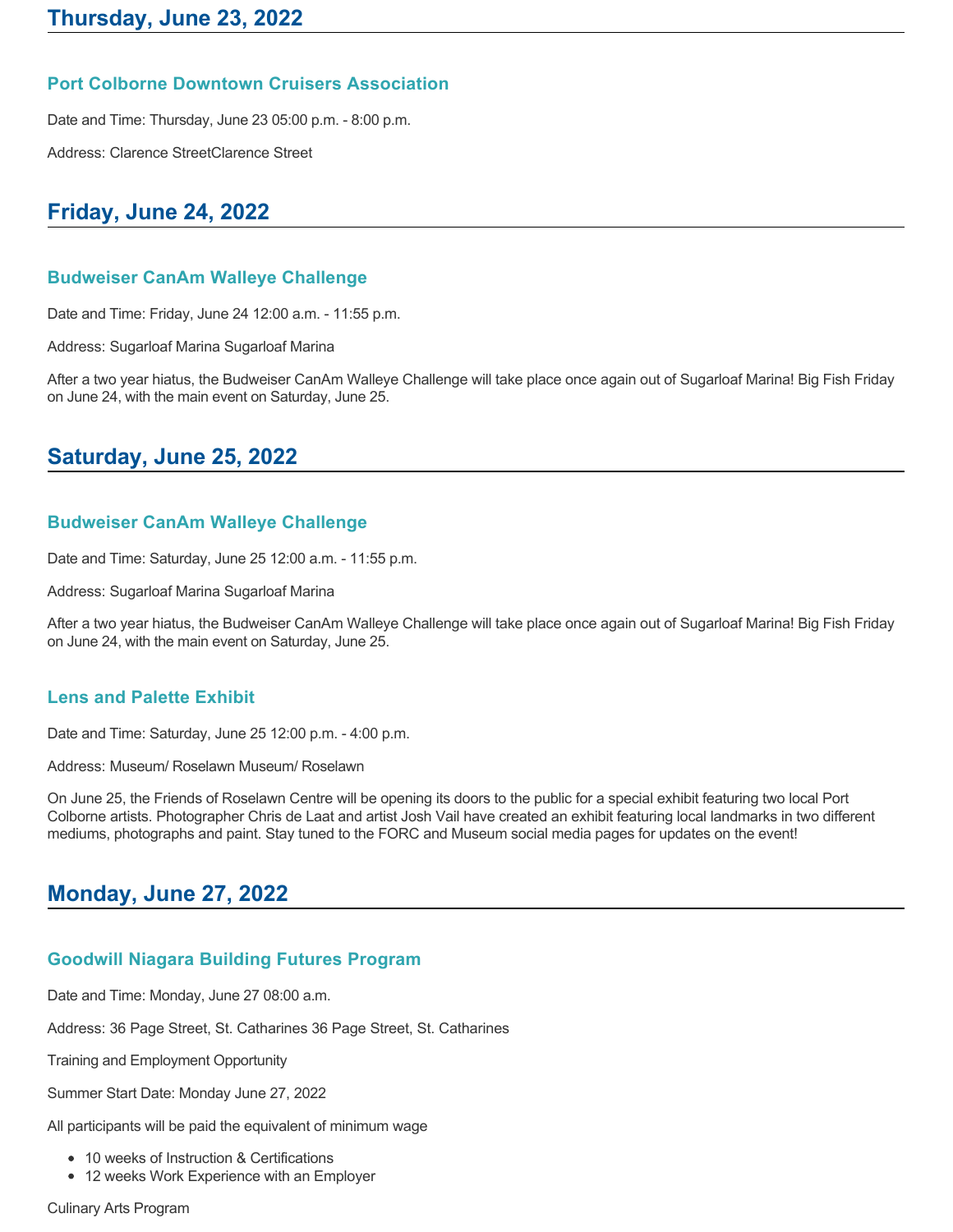**Eligbility** 

\*Must meet eligbility to qualify

- Age 15-30
- Canadian citizens, permanent residents or persons whom refugee status has been conferred
- Legally entitled to work in Canada
- Not in receipt of E.I. benefits

#### Location

• Stokes Community Village - 36 Page Street, St. Catharines

Skills & Certifications

- Workplace Safety
- On site work experience/work placement
- Career & Education exploration
- Teamwork
- Safe Food Handling
- First Aid, WHIMIS & CPR Certification
- Smart Serve Certification
- Employability Skills

Call today to reserve your spot! 905-650-5917

## **Take & Make Kits: Itsy-Bitsy Spider**

Date and Time: Monday, June 27 10:00 a.m.

Address: 310 King St.310 King St.

Available Monday June 20, 2022, while supplies last. FREE. All ages.

Itsy-Bitsy Spider is ready to climb come rain or shine! Build Itsy's drainpipe, decorate it, and sing to help Itsy climb!

## **Take & Make Kits: Canada Day Magic Wands**

Date and Time: Monday, June 27 10:00 a.m.

Address: 310 King St.310 King St.

Available Monday June 27, 2022, while supplies last. FREE. All ages.

Create a whimsical magic wand just in time for Canada Day celebrations! Using a variety of colourful, shiny, materials, design your magic wand just the way you like it! Happy Canada Day, everyone!

# **Wednesday, June 29, 2022**

## **Lens and Palette Exhibit**

Date and Time: Wednesday, June 29 12:00 p.m. - 4:00 p.m.

Address: Museum/ Roselawn Museum/ Roselawn

On June 25, the Friends of Roselawn Centre will be opening its doors to the public for a special exhibit featuring two local Port Colborne artists. Photographer Chris de Laat and artist Josh Vail have created an exhibit featuring local landmarks in two different mediums, photographs and paint. Stay tuned to the FORC and Museum social media pages for updates on the event!

# **Thursday, June 30, 2022**

**Lens and Palette Exhibit**